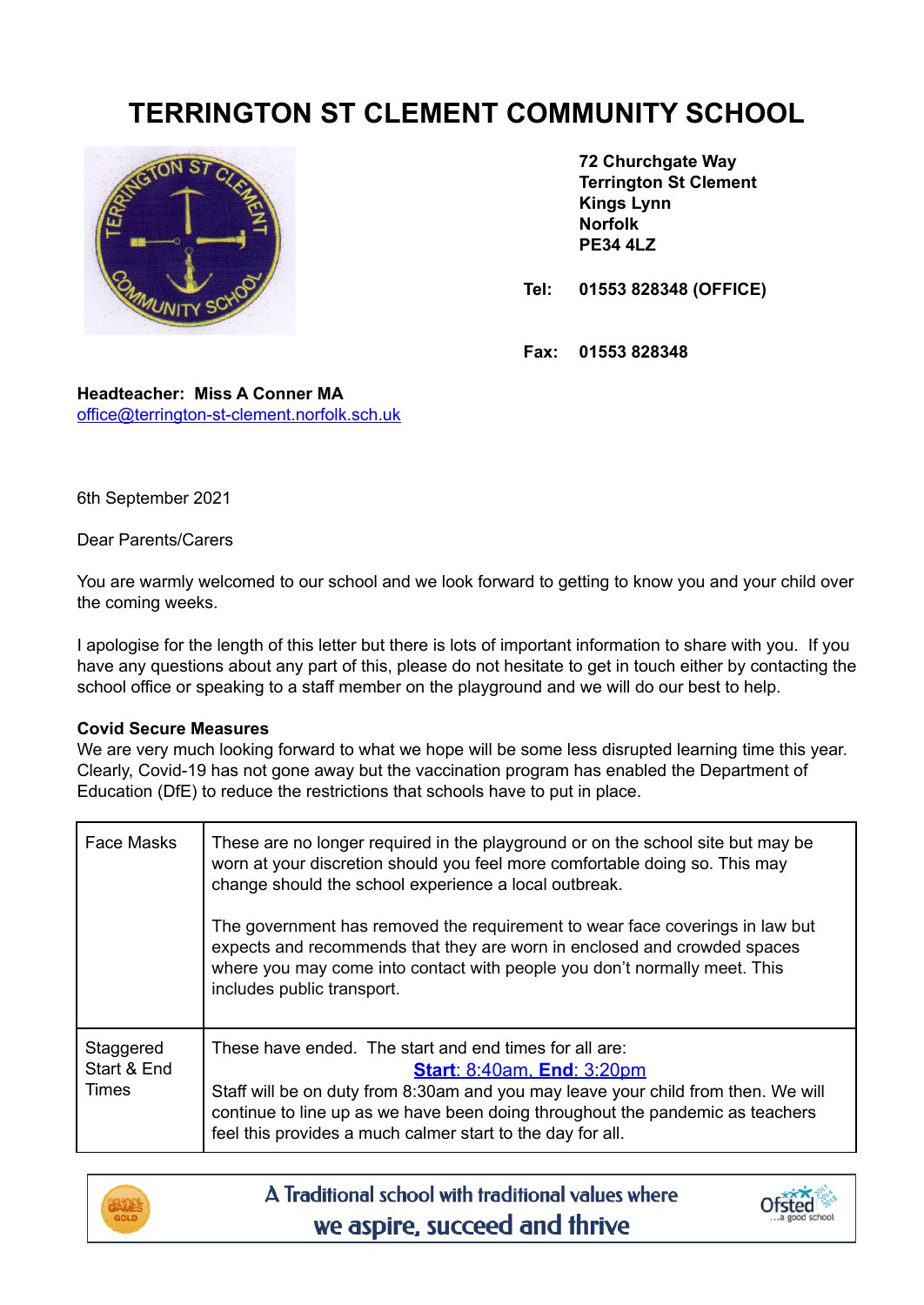|                                            | For those Nursery-age pupils who attend sessions rather than full days EYFS staff<br>will confirm the end of AM session and start of PM session times for your child.                                                                                                                           |
|--------------------------------------------|-------------------------------------------------------------------------------------------------------------------------------------------------------------------------------------------------------------------------------------------------------------------------------------------------|
| Self Isolation<br>Requirements             | These are explained in more detail below. Your child should not attend school if<br>they display symptoms of Covid-19. You must obtain a PCR test for your child and<br>your child should remain at home until this is confirmed negative or, if positive, their<br>isolation period has ended. |
|                                            | Adults with symptoms or who have had a positive test should also not enter the<br>playground/school site.                                                                                                                                                                                       |
| <b>Close Contact</b><br>with Covid<br>case | Your child no longer needs to isolate if they have come into contact with a positive<br>covid case, regardless of whether this is a household member or not. They may still<br>attend school. Test and Trace will advise you on your next steps.                                                |
| <b>LFD Tests</b>                           | There is no requirement for primary aged pupils to routinely undertake LFD tests.<br>We encourage parents to participate in voluntary twice weekly testing and all staff<br>will be taking part in this.                                                                                        |
| Vaccination                                | There are no plans to vaccinate primary aged pupils. We encourage all adults to<br>have a vaccination if you have not already done so.                                                                                                                                                          |
| <b>Class Bubbles</b>                       | We are no longer required to group children in class bubbles. Our learners will mix<br>freely at playtimes and throughout the school.                                                                                                                                                           |
|                                            | In the case of a local outbreak, we may be instructed by Public Health to restrict<br>mixing in school. If we are instructed to do this, we aim to limit this to Phase Group<br>bubbles so that our learners can still mix with their peers in parallel classes.                                |
| Handwashing<br>& Hygiene                   | Our existing measures will continue with learners washing/hand sanitising regularly<br>throughout the day. Additional cleaning measures will also remain.                                                                                                                                       |
| Books &<br>Equipment<br>from home          | There are no longer restrictions on this but we will continue to limit equipment being<br>transferred between home and school, where we can.                                                                                                                                                    |
| Visitors to the<br>school<br>buildings     | We request that visitors maintain a respectful distance from others where possible.<br>Face masks are used at your discretion but we may ask you to wear these if there<br>are large adult groups attending within an enclosed space.                                                           |

The information below is taken directly from the DfE guidance and explains the changes that will take place should a positive case be reported in our school. We will no longer routinely inform parents if this is the case.

*Education and childcare settings will no longer be asked to conduct routine contact tracing. As with* positive cases in any other setting. NHS Test and Trace will work with either the positive case – or in the case of children – the parents, carers or guardian of the positive case to identify close contacts.

*NHS Test and Trace already manages the contact tracing process for the rest of society – including children who have recorded a positive PCR test – and has expertise in supporting people to identify close contacts.*

This letter sets out in more detail how that process will work and what you need to do if your child tests *positive for COVID-19.*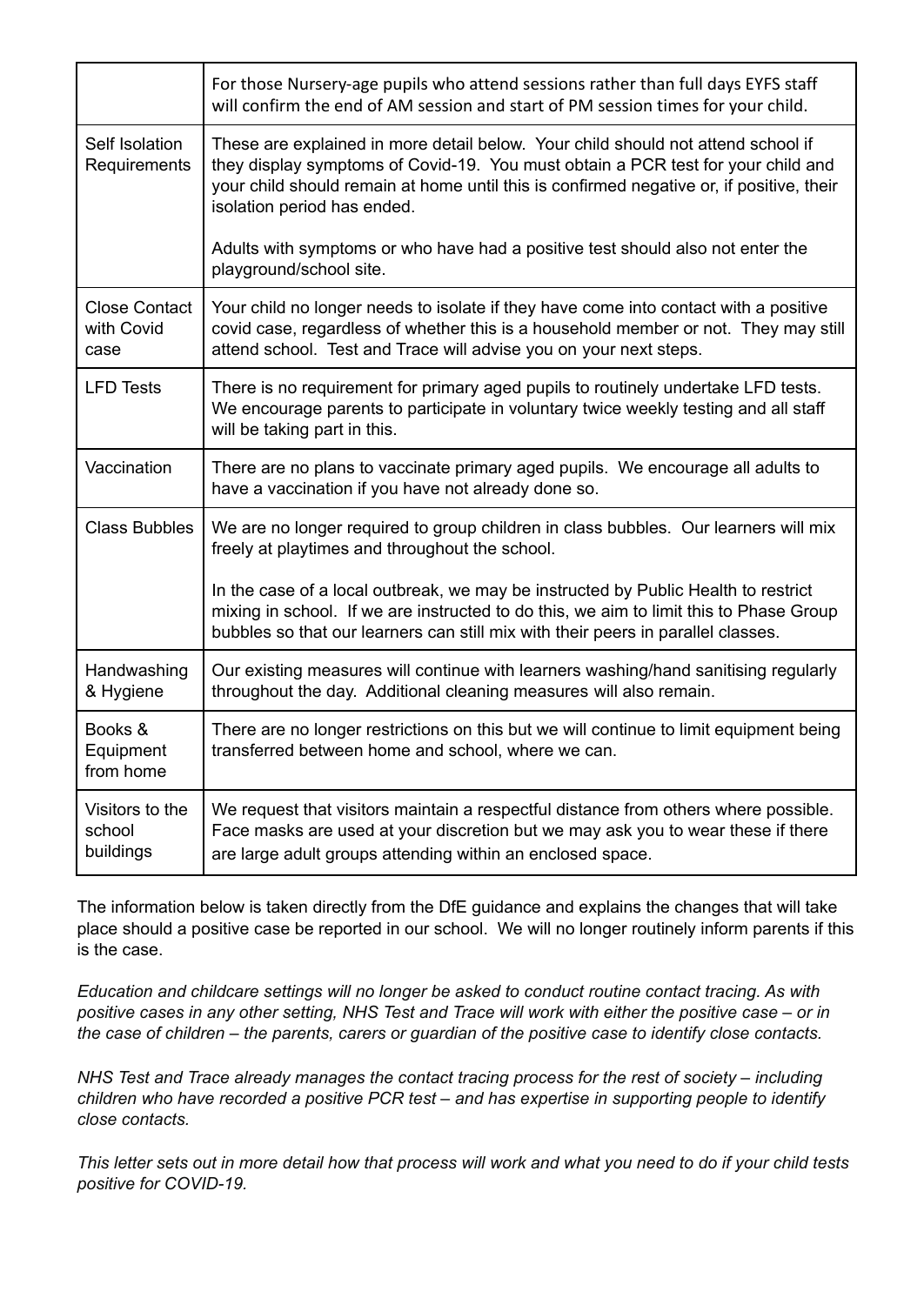## *Self-isolating and taking a test*

- *1. If your child has symptoms, they should self-isolate – and you should inform their education or childcare setting. You should immediately order a PCR test for them. If the PCR result is negative, they can stop self-isolating (unless instructed to self-isolate for other reasons). If the PCR result is positive, they must self-isolate until 10 days after the onset of symptoms.*
- 2. If your child has a positive result from a lateral flow device (LFD) test, they should self-isolate *and you should inform their education or childcare setting. You should immediately order a confirmatory PCR test. If the confirmatory test is taken within two days and the result is negative, they and other members of their household can stop self-isolating (unless instructed to self-isolate for other reasons). If the confirmatory PCR test is positive (or is taken more than two days after the LFD),they must self-isolate until 10 days after the LFD test.*
- *3. PCR tests can be booked online through the NHS Test & Trace [website](https://www.nhs.uk/conditions/coronavirus-covid-19/testing/) or by calling 119.*
- *4. PCR test results will be recorded with NHS Test and Trace automatically, but you should also communicate the result to the education or childcare setting during term time or summer provision.*

## *Close Contacts*

- *5. Individuals are not required to self-isolate if they live in the same household as someone with COVID-19, or are a close contact of a positive COVID-19 case and any of the following apply:*
	- *● they are fully vaccinated.*
	- *● they are below the age of 18 years 6 months*
	- *● they have taken part in or are currently part of an approved COVID-19 vaccine trial*
	- *● they are not able to get vaccinated for medical reasons*

*Instead they will be contacted by NHS Test and Trace, informed they have been in close contact with a positive case and advised to take a PCR test. We would encourage all individuals to take a PCR test if advised to do so.*

*Children who are aged under 5 years old who are identified as close contacts will only be advised to take a PCR test if the positive case is in their own household.*

*Staff who do not need to self-isolate, and children who usually attend the setting, and have been identified as a close contact, should continue to attend the setting as normal.*

If you or a family member is more at risk of Covid-19 and you would like to discuss this, please contact us so that we can discuss whether any additional measures need to be in place.

### **Friday Afternoon Provision**

As part of our Covid measure last year, we slightly extended our school hours Monday to Thursday and finished at 1pm on Fridays for most children. The extended school hours combined with changes to our timetables during the day proved very effective. Many parents also appreciated the opportunity to collect their child earlier on a Friday. This does not affect the Nursery sessions.